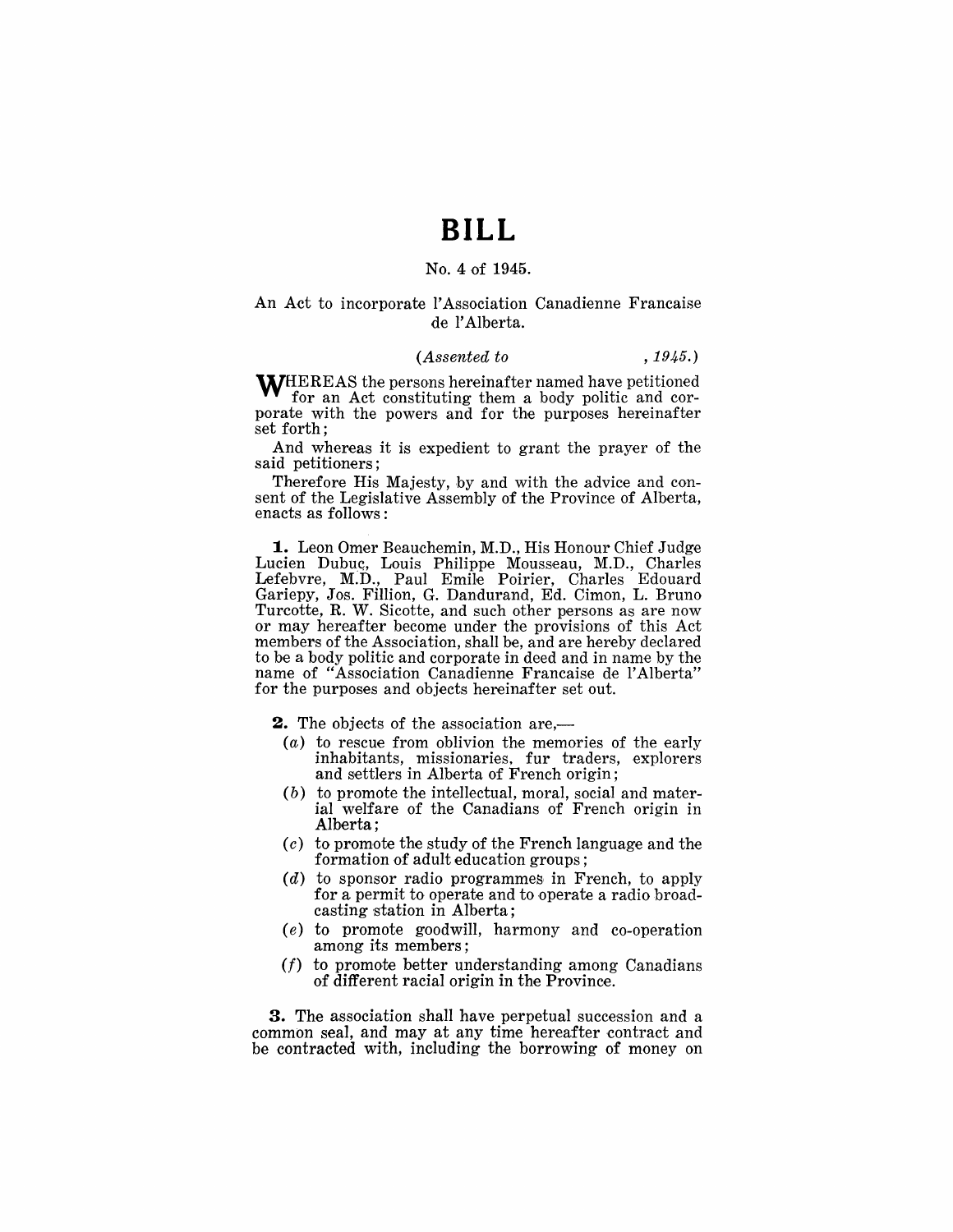mortgage, or promissory note, sue and be sued, implead and be impleaded in any manner whatsoever in all courts in this Province.

4. The head office of the association shall be at the City *Df* Edmonton in the Province of Alberta, or at such other place in the Province as may from time to time be determined by the by-laws of the corporation.

5. The association shall have power from time to time and at any time hereafter to acquire by gift, hold, devise, bequest, transfer, purchase or otherwise for the benefit of the corporation, any real or personal property, and may from time to time dispose of the same or any part thereof by sale, transfer or mortgage, lease, exchange or otherwise, and with the proceeds therefrom may acquire other real or personal property or invest the same in any security whatsoever for the use of the association.

6. The rents, revenues and profits of all real or personal property held by the association shall be appropriated and applied for the purposes of the association and of the institutions carried on by the association and the construction and repair of buildings and the acquisition of real or personal property requisite for the purposes of the associa-<br>tion.  $\frac{1}{2}$  tion.

7. Any transfer, mortgage, discharge of mortgage, or lease of real estate or any interest therein or any transfer of stocks, funds, debentures or other personal property vested in the association shall be deemed to be duly executed for that purpose if the same has affixed thereto the seal of the association verified by the signatures of the president and the secretary for the time being of the association.

8. The association shall have power to erect, construct, equip and maintain buildings and other erections for the proper carrying on of its education and charitable works and to do all other matters and things necessary for the carrying out of the objects of the association.

**9.** It shall be lawful for the association to make by-laws, rules, orders and regulations for the government and proper administration of the property, affairs and interests of the association. and to repeal and amend the same from time to time. including the enforeement of discipline and the ad mission and retirement of members, the appointment, deposition or removal of any persons as members of the association or bearing office therein, and generally for the internal government of the affairs of the association.

 $10-$ (1) The association may from time to time have or establish and maintain any number of branches thereof to promote the objects of the association, and may provide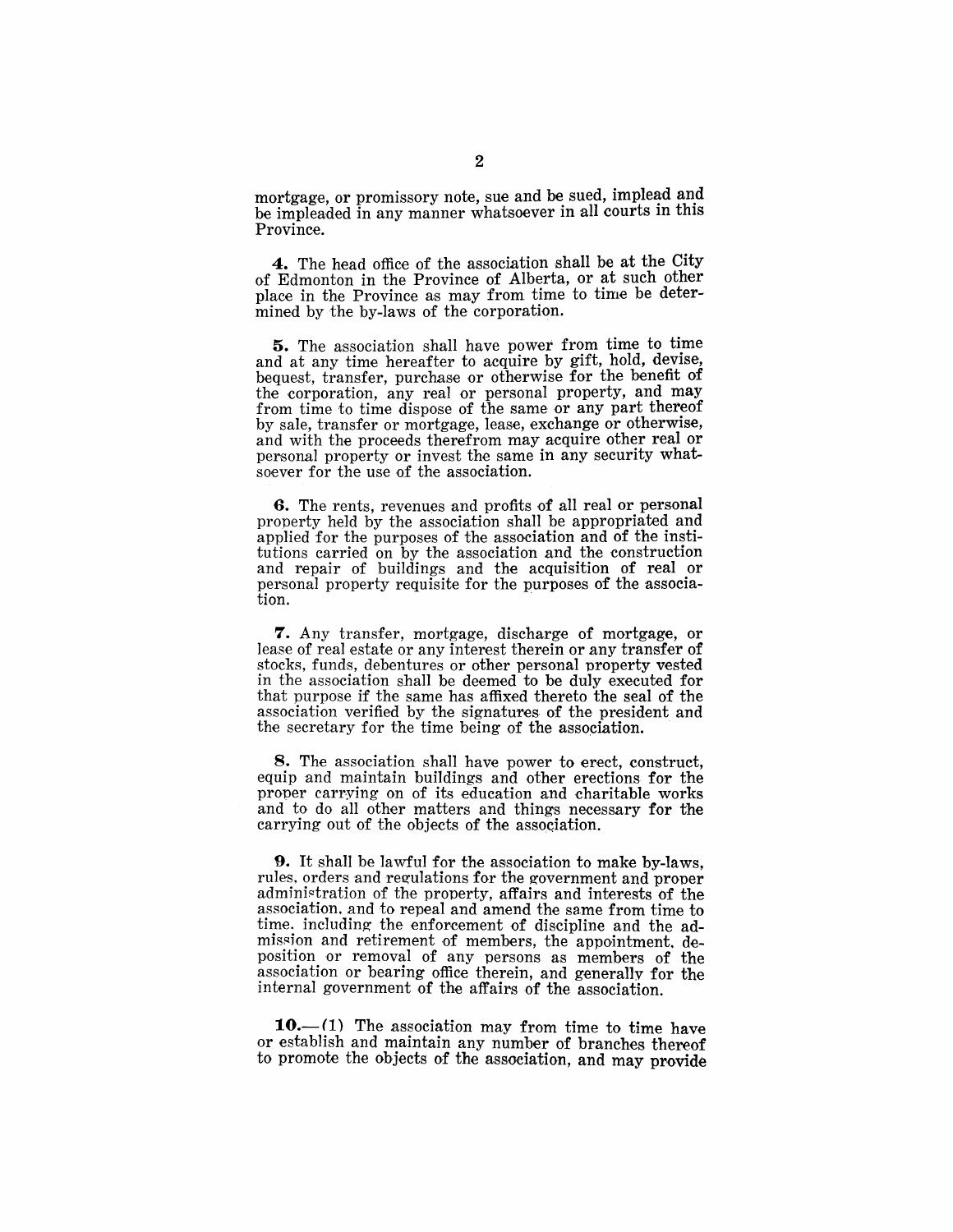for the organization of special branches to promote specific objects of the association, and each such branch shall have all the powers necessary to carry out its particular objects.

(2) The association may provide the qualifications for membership in any special branch with the right to such special branch to make any rules and regulations required tor the operation of the branch.

(3) Any branch which may hereafter be established with special membership and which may be desirous of becoming incorporated, shall and may by resolution approved by a vote of at least two-thirds of the members present at any regular meeting resolve to become so incorporated; and upon evidence by a certified copy of such resolution signed by the president and secretary of such branch being nied with the Registrar of Companies together with a certificate signed by the president and secretary of the association that the incorporation of such branch has been duly authorized by the association, such branch shall be and become from the time of the issuing by the Registrar of Companies of his certificate hereinatter provided for, a body politic and corporate as aforesaid by the style or name by which it may be designated by the association, and as such shall have perpetual succession and a common seal, with power to change or alter the said seal by by-law to that effect.

(4) Any branch hereafter established with special membership which shall seek to become incorporated under this Act shall be entitled upon producing and nling of the proofs, documents and certincate aforesaid and upon payment of a fee of ten dollars to receive a certificate of incorporation under the provisions hereof under the hand of the Registrar of Companies in such form as he may deem suitable, and such certificate shall be final and conclusive evidence of such branch being a corporation under this Act.

 $(5)$  Whenever a debt has been or shall be contracted by any branch hereafter established under this Act with special membership for the building, repairing, extending or improving of any buildings or for acquiring land held by any such branch under the provisions of this Act, or for the purchase of the land on which the same has been or is intended to be erected, any such incorporated branch may from time to time secure the debt or any part thereof by a mortgage upon the lands and buildings, or may borrow money to pay the debt or part thereof and may secure the repayment of the loan and interest by a mortgage upon its. lands and buildings' or part thereof upon such terms as may be agreed upon.

 $(6)$  Any transfer, mortgage, discharge of mortgage, or lease of real estate or any interest therein or any transfer of stocks, funds, debentures or other personal property of any branch incorporated under this Act shall be deemed to be duly executed for that purpose if the same has affixed thereto the common seal of the said branch so named therein and of the president and of the secretary of the said branch.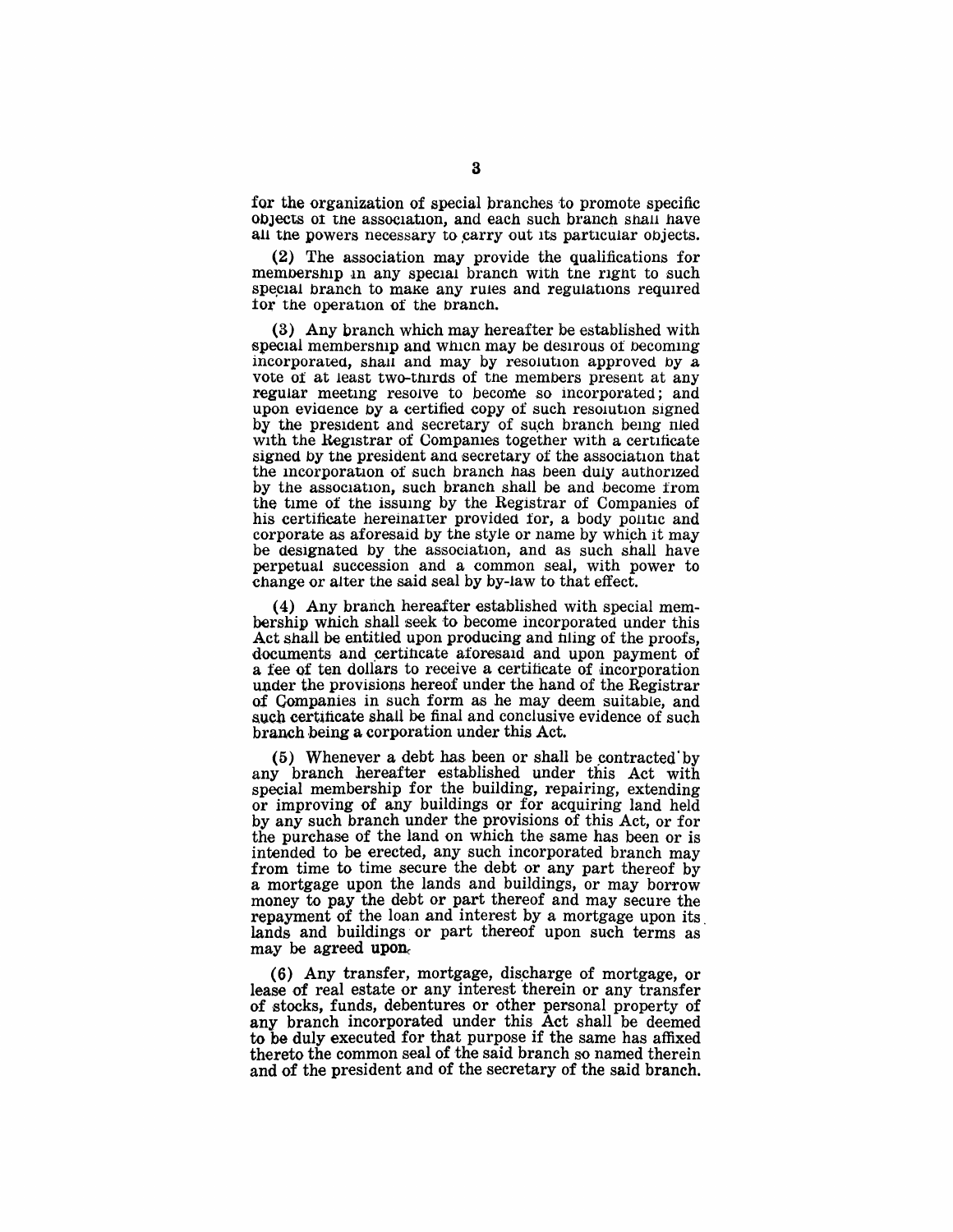(7) Should any branch hereafter established with special membership cease to exist or be dissolved from any cause whatsoever, all the property held or belonging to such branch shall at once vest in the association but charged with the payment of the debts of such branch to the full extent of such property.

 $(8)$  In case the association declares the authority of any branch hereafter established with special membership forfeited pursuant to the constitution of the association, such branch shall, if not incorporated under this Act, be and be held to cease to exist and to be dissolved from the date of the resolution declaring such forfeiture, and if incorporated under this Act from the date of filing with the Registrar of Companies of a certificate under the hands of the president and the secretary and the seal of the Association certifying to such forfeiture.

**11.** No member of the association or of any branch of the association incorporated under this Act shall have the right to derive any personal benefit from any interest he may have in the association or any branch thereof, nor shall any member have the power to assign or transfer to any person or persons whomsoever, any interest which he may have to or in the funds or property of the said association, or any branch thereof, and upon the decease of any such member the same shall not pass to his heirs, executors or administrators, but the same shall at all times be the property and remain under the control of the association or branch respectively, and no property or stock, share or interest of any kind belonging to the association or any incorporated branch, shall be subject to the payment of the private debts of any of its members, nor liable to be taken in execution by any judgment creditor or garnisheed in any proceedings against any individual member or members of the association or any branch incorporated hereunder.

12. Until otherwise directed by by-laws, the persons named in section 1 shall be the directors of the association and the present existing rules and regulations of the association shall, *mutatis mutandis,* be the rules and regulations of the association until changed by by-laws.

13. The corporation shall at all times when called upon so to do by the Lieutenant Governor in Council render an account in writing of its property and affairs.

**14.** The powers herein granted shall be subject to the general laws of the Province now in force or hereafter enacted.

**15.** This Act shall come into force on the day upon which it is assented to.